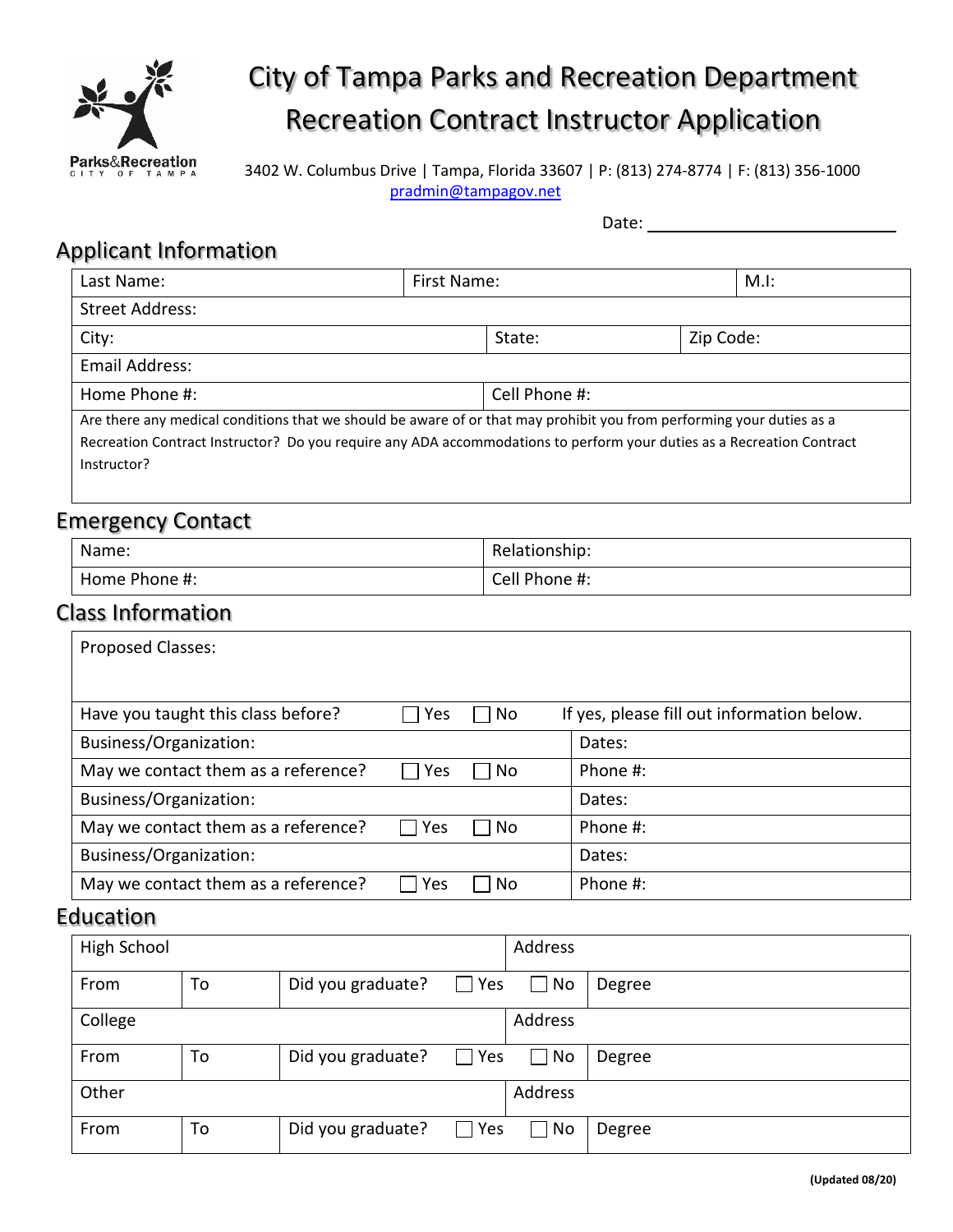## References (please list three professional references)

| <b>Full Name</b> | Relationship |  |  |
|------------------|--------------|--|--|
| Company          | Phone #:     |  |  |
| Address          |              |  |  |
| <b>Full Name</b> | Relationship |  |  |
| Company          | Phone #:     |  |  |
| Address          |              |  |  |
| <b>Full Name</b> | Relationship |  |  |
| Company          | Phone #:     |  |  |
| Address          |              |  |  |

### Related Employment

| <b>Employer Name</b> |    |          |  | Supervisor                                                                |    |
|----------------------|----|----------|--|---------------------------------------------------------------------------|----|
| Address              |    | Phone #: |  |                                                                           |    |
| From                 | To |          |  | May we contact your previous supervisor for a reference? $\Box$ Yes       | No |
| Responsibilities     |    |          |  |                                                                           |    |
| Job Title            |    |          |  | Reason for Leaving                                                        |    |
| <b>Employer Name</b> |    |          |  | Supervisor                                                                |    |
| Address              |    |          |  | Phone #                                                                   |    |
| From                 | To |          |  | May we contact your previous supervisor for a reference? $\square$<br>Yes | No |
| Responsibilities     |    |          |  |                                                                           |    |
|                      |    |          |  |                                                                           |    |

### *Continued on next page*